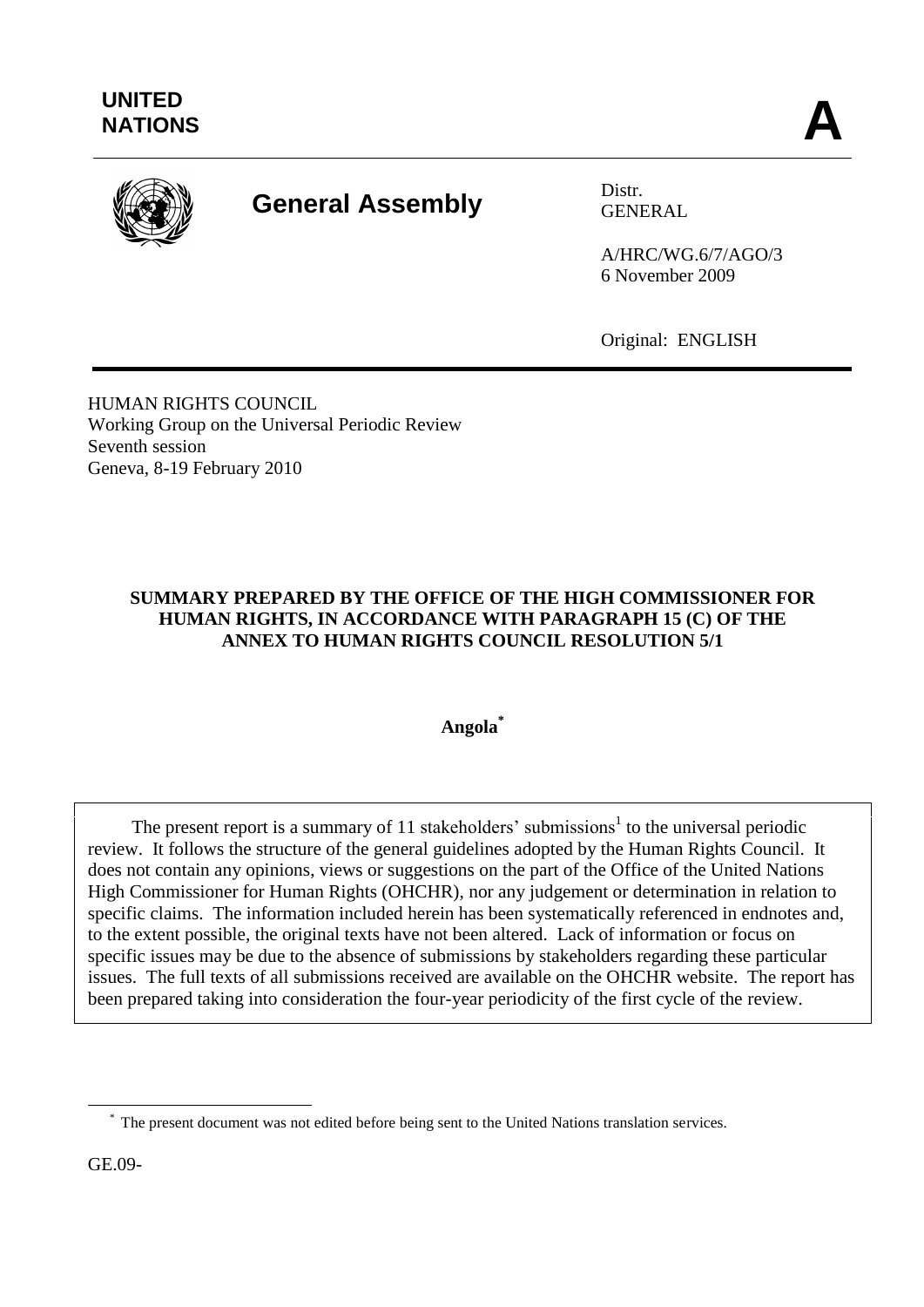#### **I. BACKGROUND AND FRAMEWORK**

#### **A. Scope of international obligations**

1. Associação Justiça, Paz e Democracia (AJPD) reported that Angola has not yet ratified the ICCPR-OP2, the ICERD, the CAT and the ICRMW. **2** It also recalled that as a candidate to the Human Rights Council, in May 2007, Angola had committed itself to accelerate the process and ratify several of these treaties, but since 2007 had only signed and ratified the OP-CEDAW. Several international instruments had been held up in the National Assembly since 2007.**<sup>3</sup>** AJPD also noted that Angola had not yet signed the CRPD, its Optional Protocol, or the CED.**<sup>4</sup>**

#### **B. Institutional and human rights infrastructure**

2. AJPD indicated that adequate resources should be provided to the Ombudsman. Legislation provides that the Ombudsman should have local representative branches, but currently representative branches exist only in Luanda, with information indicating that two additional representative branches may be shortly opened in the provinces of Huambo and Cunene. Some departments of the Ombudsman are functioning for the time being in the Ministry of Justice and the Public Attorney"s facilities.**<sup>5</sup>**

3. AJPD also reported that the function of a Human Rights Minister was established at the end of 2008, but no action has been taken by this organ. **6**

#### **C. Policy measures**

4. The African Commission on Human and Peoples" Rights (ACHPR) recommended that Angola intensify the integration of a gender perspective in all economic, social, cultural and political areas; and involve women in the peace process and in the implementation of national programmes.**<sup>7</sup>**

5. AJPD reported that the curriculum of the Institute for Police Training does not include any human rights issues. In the past, the National Police Headquarters had cooperation agreements with some civil society organizations to train police officers, but these no longer exist. Police officers are not adequately trained on the proper use of firearms, resorting to them constantly and unnecessarily for the resolution of any conflict.**<sup>8</sup>**

#### **II. PROMOTION AND PROTECTION OF HUMAN RIGHTS ON THE GROUND**

#### **A. Cooperation with human rights mechanisms**

#### **1. Cooperation with special procedures**

6. AJPD reported that the last visit by a special procedure mechanism to Angola was in 2007. It recommended that Angola continue inviting special procedures mandate holders so as to promote and protect human rights at the local level.**<sup>9</sup>**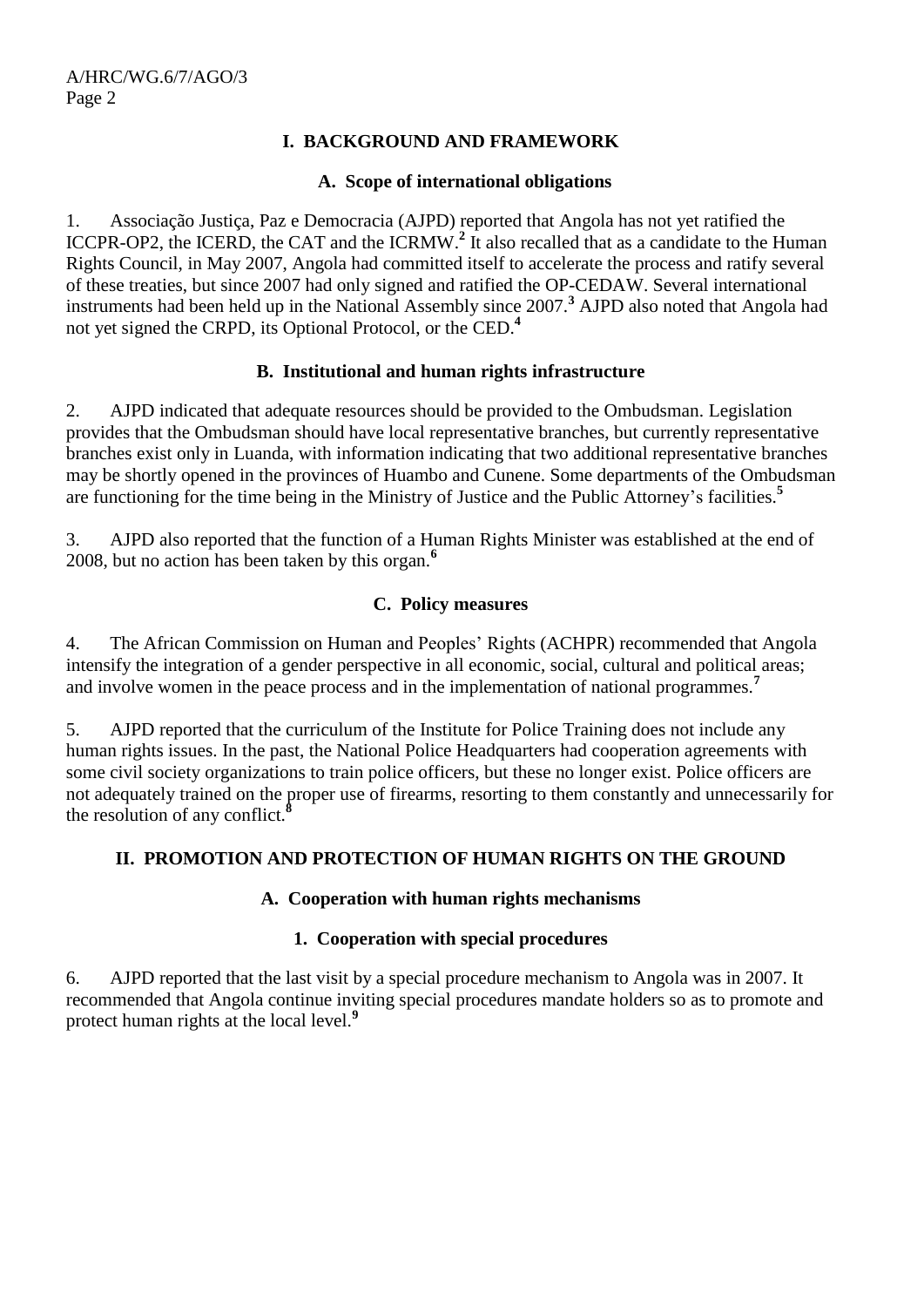#### **2. Cooperation with the Office of the High Commissioner for Human Rights**

7. AJPD cited the closing of the OHCHR Country Office in May 2008 as amongst the actions not in conformity with the principle of cooperation between the Angolan Government and the United Nations in relation to the protection of human rights.**<sup>10</sup>**

8. Amnesty International (AI) also recalled that the authorities closed down the United Nations Office for Human Rights in Angola in May 2008, despite having pledged a year earlier to work more closely with this Office. **<sup>11</sup>**

#### **B. Implementation of international human rights obligations**

#### **1. Equality and non-discrimination**

9. ACHPR indicated that although the rights of women are guaranteed institutionally and by national instruments, they are quite often violated and the status of women still needs to be consolidated. It noted that the Family Code still remains as it was during the colonial period and does not recognize the right of women to *de cujus* succession.**<sup>12</sup>** It recommended that Angola embark on the reform of the family and succession code.**<sup>13</sup>**

10. ACHPR noted the existence of a Strategic Plan and a Programme for the Promotion of Gender Equality for the period 2000-2005, designed by the Ministry of the Family and Promotion of Women"s Affairs, but indicated the implementation of these had encountered serious problems due to the situation of war which had prevailed for years in the country and the slow return of peace. It noted that women remained under-represented in Government and in Parliament, as well as in the governing structures of political parties.**<sup>14</sup>** It recommended promoting the equal or equitable representation of women in the decision making process, and taking corrective and positive measures wherever discrimination against women exists. **15**

#### **2. Right to life, liberty and security of the person**

11. Human Rights Watch (HRW) indicated that, from September 2007 to March 2009, at least 38 rebel suspects detained by Angolan military and intelligence officials in Cabinda have been subjected to torture, while in incommunicado military custody, before being brought before a magistrate and taken to a civilian prison. HRW believes that two military officers that were involved in torture cases in Cabinda were transferred to other provinces, but there is still no indication of disciplinary action or prosecutions against them.**<sup>16</sup>** HRW recommended, inter alia, that steps be taken to ensure that civilians are never tried by military judges, nor detained in military detention centres, and to allow independent scrutiny of detention facilities where detainees allege that they were held illegally and tortured by security forces.<sup>17</sup>

12. ACHPR noted insecurity remains a very serious concern in the country, fearing that the situation could worsen with the demobilisation of UNITA soldiers who will return to civilian life after having become used to manipulating arms.**<sup>18</sup>**

13. Conscience and Peace Tax International (CPTI) indicated that in practice, both the Government and, during the civil war, UNITA have relied very heavily on forced recruitment raids, known locally as *rusgas*. The typical pattern is of house-to-house searches in the early morning, often backed up by a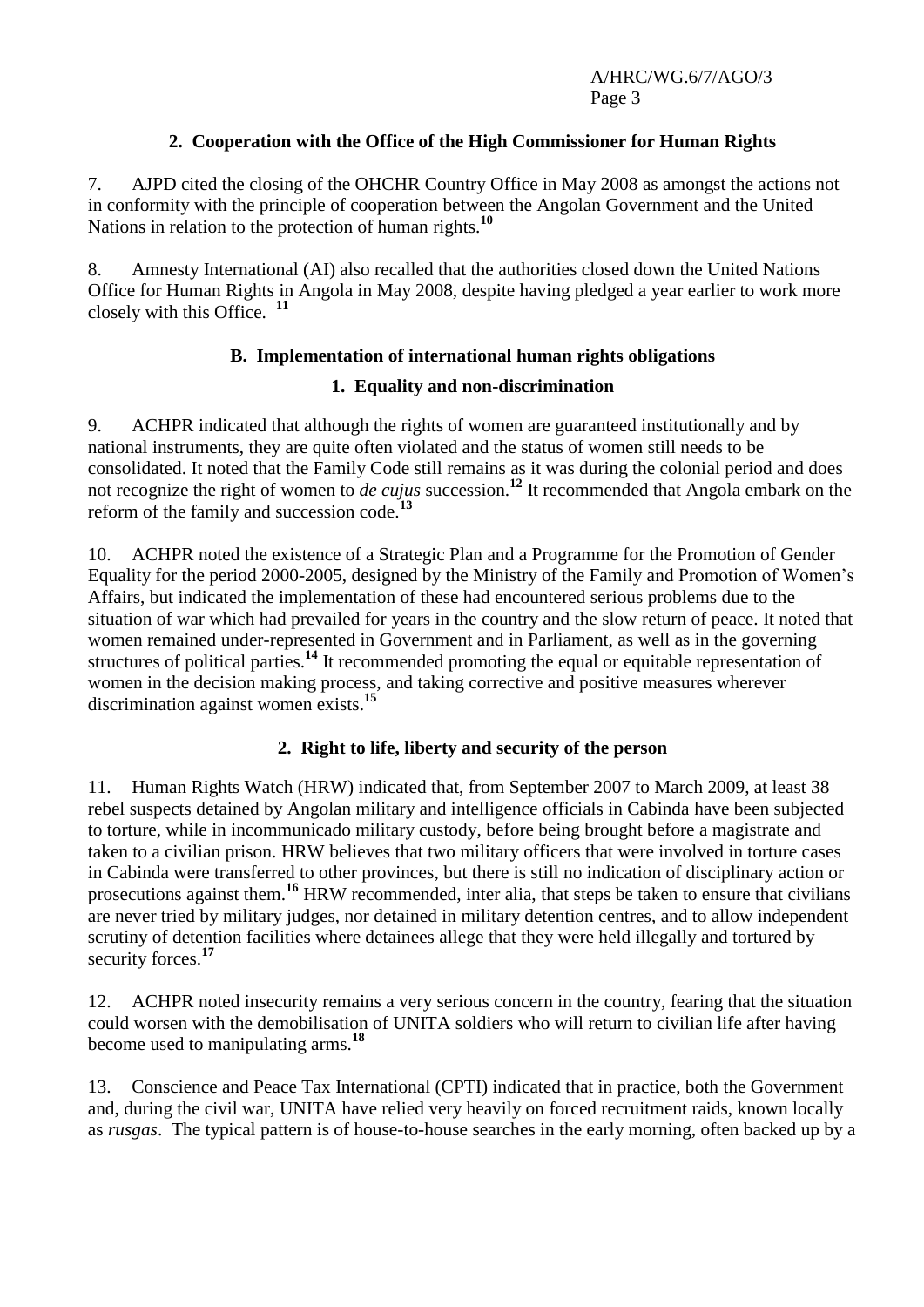ban on anyone of military age leaving the country and restrictions on movement within the country. It is alleged that in the course of *rusgas* doors are broken down, and the inhabitants of the searched houses frequently assaulted; occasionally there are sexual assaults on the females. Potential recruits who attempt to flee are sometimes summarily shot.<sup>19</sup>

14. CPTI indicated that during the war against UNITA, both sides made very extensive use of child soldiers of both sexes. Some of those recruited in *rusgas* were as young as 14; even younger children are known to have been sent back by military commanders in the field. In 1996, the minimum age for voluntary recruitment was set at 18, but two features create considerable risks that juvenile recruitment may still, at least occasionally, take place in practice: the continued reliance on *rusgas* for recruitment, and the very low rate of birth registration – estimated at 5%, which means that many of those seized in *rusgas* have no means of proving their age.**<sup>20</sup>**

15. The Global Initiative to End All Corporal Punishment of Children (GIEACPC) reported that corporal punishment in the home is lawful. The Family Code provides that parental authority includes the obligation to protect children"s physical and moral integrity, but this and other legal provisions against violence and abuse in law are not interpreted as prohibiting corporal punishment in childrearing. It added that there is no explicit prohibition of corporal punishment as a disciplinary measure in penal institutions or in alternative care settings.**<sup>21</sup>**

16. ACHPR said there is no specific legislation to combat violence against women, which is quite widespread, and recommended the setting up of a data system on violence against women.<sup>22</sup>

17. ACHPR recommended Angola pursue efforts to improve conditions of detention and focus attention on situation of detainees; strengthen the judicial control and fiscal system of the prisons; intensify the training of prison guards on human rights issues and ensure that the conditions of treatment of detainees conform to international standards.**<sup>23</sup>**

18. ACHPR said the decades of civil war had wreaked havoc in the country, and caused, inter alia, the emergence of phenomena such as children displaced by war and street children, prostitution of minors.**<sup>24</sup>**

#### **3. Administration of justice, including impunity, and the rule of law**

19. According to HRW, in September 2008, a military court convicted a civilian and former correspondent, Fernando Lelo, to 12 years in prison for alleged state security crimes. Six soldiers accused along with this civilian were severely tortured in military custody and five were sentenced to 13 years in prison. HRW and AI had monitored the trials and judged them to be patently unfair: not only was a military court unlawfully trying a civilian, but the co-accused soldiers were tortured to incriminate the civilian and no evidence against them was presented at court.**<sup>25</sup>** AI explains that, during his time as a correspondent, Lelo wrote articles critical of the Memorandum of Understanding for Peace and Reconciliation in Cabinda and the peace process. AI also said the charges against Lelo appear to have been politically motivated and he appeared to have been convicted solely for the nonviolent expression of his opinions, including his criticism of the Angolan Government.**<sup>26</sup>** HRW said that since it reported on these cases in June 2009, the Government closed an unofficial detention centre at the military headquarters in Cabinda, and Lelo was released after a ruling made by the Military Supreme Court, but the five soldiers convicted with him have had their prison sentences increased to 22 and 24 years.**<sup>27</sup>**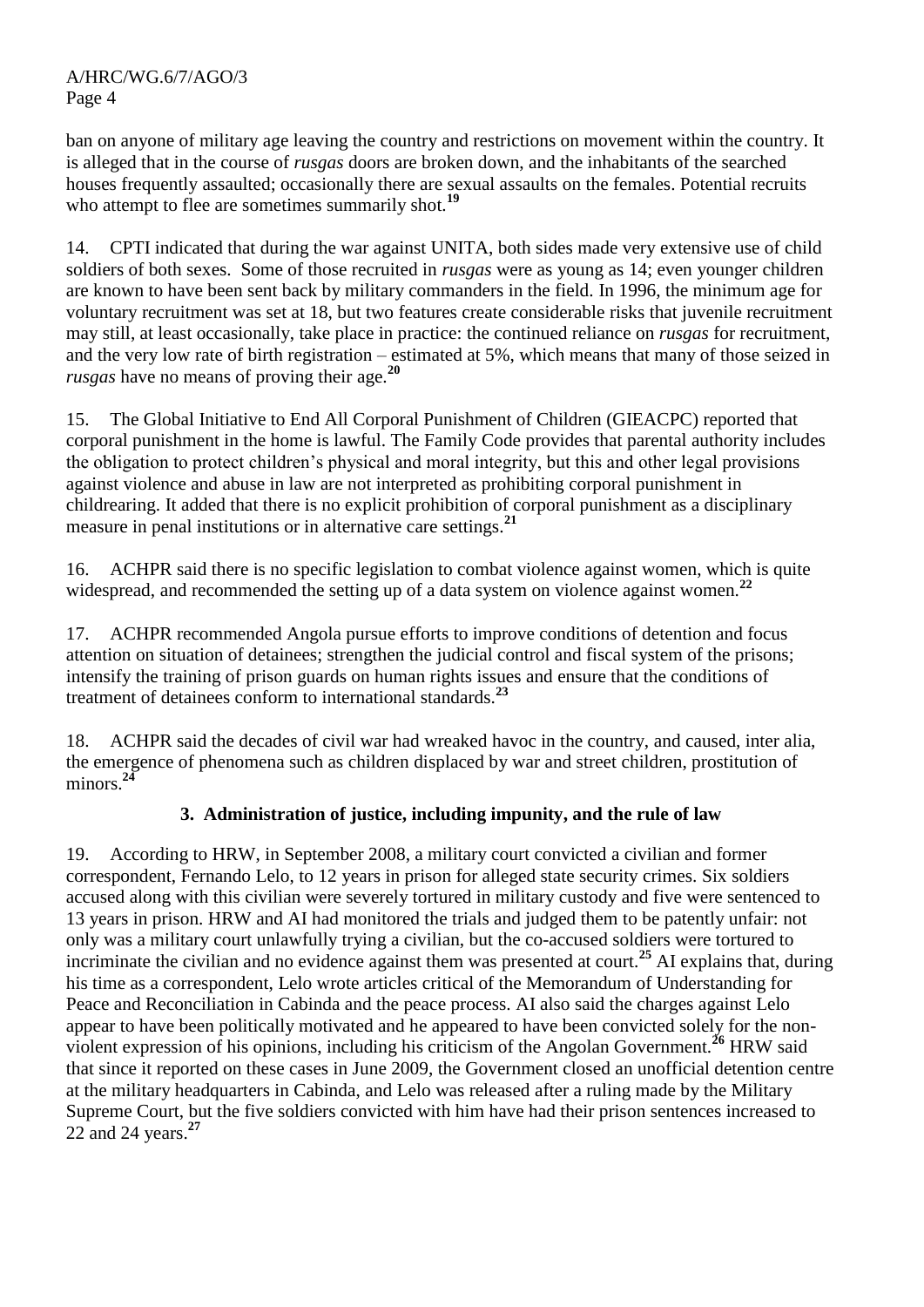20. AI reported that the Disciplinary Regulations of the Angolan National Police requires complete obedience to orders. According to the Regulations, if the subordinate considers that obedience could result in some form of injury, the officer can mention this to his or her superior in private. If the superior officer insists, the subordinate must carry out the action, but may request a copy of the order in writing. AI expressed concern that this provision is contrary to international human rights law and standards which state that police officers should not carry out unlawful orders. The Regulations further state that the use of weapons by police is permitted when absolutely necessary in order to repel aggression or attempted aggression against oneself or one"s place of work or […] whenever requested by superiors in order to maintain public order or carry out arrests. Ill-treatment, insults or violence against detainees are permissible in the case of resistance, flight or attempted flight, contrary to international human rights standards, which require that the use of force be exceptional and proportional, with firearms being used only to protect life.**<sup>28</sup>**

21. AI recommended that measures be taken to ensure that prompt, impartial and thorough investigations are carried out into all suspected cases of extrajudicial executions, torture and illtreatment, excessive use of force, deaths in custody and other human rights violations by the police and that perpetrators of such violations are brought to justice; to ensure that police accountability mechanisms are effective, transparent and responsive to the needs of the public, especially victims of human rights violations by the police and/or their families; and to ensure reparation, including fair and adequate compensation for victims of human rights violations by the police and/or their families.**<sup>29</sup>**

22. ACHPR recommended Angola embark on legal, penal and judicial reform with the participation of all stakeholders; pay close attention to the need for and create the necessary conditions for free legal assistance to those requiring it; create courts for minors and promote specific mechanisms for settlement of disputes, such as mediation and conciliation in the area of labour disputes; improve and strengthen the system of control of periods of preventive custody; and set up a multidisciplinary mechanism for the control of legality in the courts, among the prosecutors, heads of institutions and other detention centres.**<sup>30</sup>**

#### **4. Right to privacy, marriage and family life**

23. A joint submission by five organizations (JS2) reported that Angola maintains criminal sanctions against homosexual activity between consenting adults, imposing security measures against people who habitually practice acts "against the order of nature", and stating that such people shall be sent to labour camps. JS2 recommended that Angola bring its legislation into conformity with its international human rights obligations by repealing all provisions which criminalize sexual activity between consenting adults of the same sex.**<sup>31</sup>**

24. Fundación Mundial Déjame Vivir En Paz (FMDVP) también consideró necesario crear mejores estrategias para despenalizar la homosexualidad, y que Angola reconozca el derecho al matrimonio y adoptar niños a las personas gay, como una forma de reivindicar los derechos humanos de este pueblo históricamente excluido.**<sup>32</sup>**

#### **5. Freedom of movement**

25. Collectif Multisectoriel pour le Développement (CMDI) a dit que les lois sur les diamants interdisent la libre circulation des personnes et des biens dans les *Lundas* ; la possession d'une résidence dans les *Lundas*; et toute sorte d'activité économique dans les *Lundas*. Avec ces interdictions, le gouvernement de l'Angola prive les peuples des *Lundas* du droit de jouir de leurs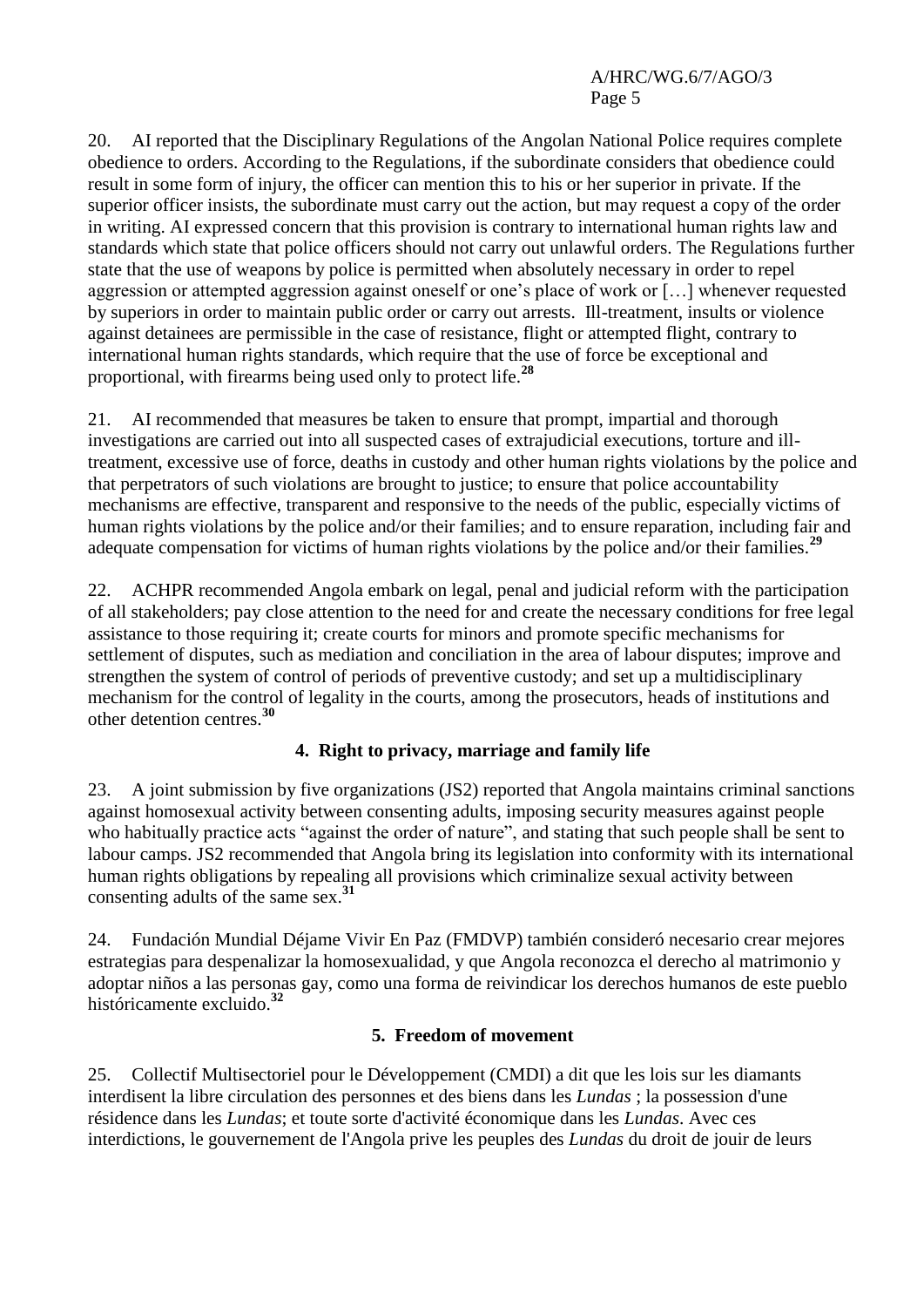ressources naturelles, et les peuples autochtones se trouvent dépouillés de toutes leurs richesses naturelles. CMDI a recommandé, notamment, que le gouvernement indemnise les peuples des *Lundas* pour les préjudices causés; procède urgemment à la révision des lois sur les diamants et de la loi sur les terres; détermine le pourcentage que doit recevoir les peuples des *Lundas* de l'exploitation de leurs ressources naturelles; publie périodiquement les recettes produites par les diamants; et associe les ONGs de développement et des droits de l'homme dans ces activités.**<sup>33</sup>**

#### **6. Freedom of religion or belief, expression, association and peaceful assembly, and right to participate in public and political life**

26. Institute on Religion and Public Policy (IRPP) indicated that religious organizations are required to register for legal status, as a prerequisite for the construction of houses of worship and schools. Although not a problem for large religious organizations, registration laws prove challenging for smaller groups. In 2008, there were 800 religious organizations waiting for their registration applications to be approved, including Muslims organizations in Angola, which had sought registration since 2004. **34**

27. IRPP reported that the Government has discriminated against many indigenous belief systems, which use shamans and perform animal sacrifices, as well as break-way churches that seek to combine traditional beliefs and evangelical Christianity. The Government states that their campaigns against these groups are based out of concern over their sometimes abusive behaviour. As a result, 17 religious groups in the province of Cabinda have been banned by the State.**<sup>35</sup>**

28. CPTI reports that Article 10 of the Military Service Law states that persons liable for military service who are conscientious objectors will perform an appropriate civilian service, to be the subject of specific implementing regulations, but that such regulations have never been promulgated, and no Angolan conscientious objectors have performed an alternative civilian service.**<sup>36</sup>**

29. CPTI also reports that under the Military Penal Code, those who fail to report for military service – including conscientious objectors – are liable to a sentence of two years imprisonment followed by military service of twice the normal length. It has been alleged that when such persons have been apprehended they have sometimes been punished by being sent into active service with no training or training of only two to four weeks, increasing the risk of a violent death. Deserters may be sentenced to between two and eight years of imprisonment in times of peace and eight to 12 years in time of war. In practice it is alleged that during the civil war deserters were either summarily executed or posted to the front line.**<sup>37</sup>**

30. HRW said that in most of Angola"s 18 provinces, except in the capital Luanda and some provincial capitals, citizens can only access Government-controlled and strongly pro-Government media organs. Censorship and self-censorship are common, and this severely restricted public access to independent information before the 2008 parliamentary elections. Since 2003, the Government has prevented the Catholic Church"s Radio Ecclesia from broadcasting beyond Luanda. The Angolan Catholic Bishop"s Conference claims the radio has a valid license to broadcast nationally. Independent journalists in the provinces report numerous cases of official intimidation.**<sup>38</sup>** AI said journalists in Angola especially those based in Luanda, have faced harassment and in some cases been imprisoned as a result of defamation cases brought against them by Government officials.**<sup>39</sup>** HRW recommended, inter alia, enacting legislation to establish fair and transparent licensing procedures for private radio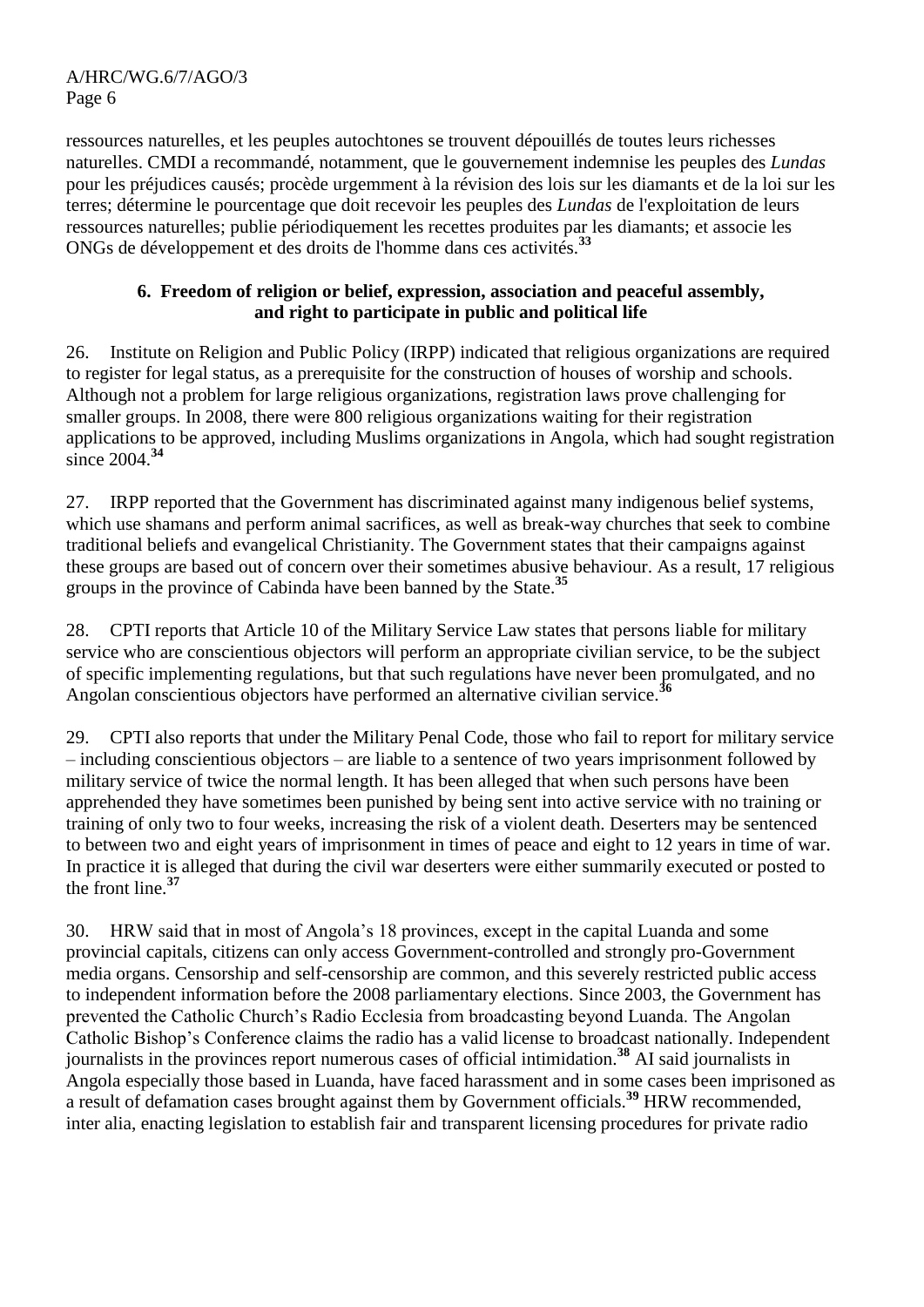and television, and ensure supervision by an independent body, as stated in the press law, in order to prevent discriminatory licensing practices and to enhance diversity of information throughout the country.**<sup>40</sup>**

31. AI reported that the suppression of freedom of expression and association is most acute in the province of Cabinda. AI reported receiving reports of cases of arbitrary arrest and detention of those peacefully expressing disapproval at the peace process or the appointment of the Bishop in Cabinda. In a few cases, those suspected of membership in the Front for the Liberation of the Cabinda State (FLEC) have been held without charge or trial for long periods. Charges of crimes against the State have been used against those peacefully expressing their disapproval of the peace process or suspected of membership in FLEC.**<sup>41</sup>**

32. IRPP reported that for 40 years since they have been incorporated into Angola, the Cabinda fought for independence. In 2007 a formal peace agreement was reached between the State of Angola and Cabinda Forum for Dialogue, but despite being given special status by the Angolan Government, there was no great improvement in the situation and those in Cabinda still face the risk of grave human rights abuses from the Angolan military. Among those targeted are those involved with the Catholic Church in Cabinda which played a large and often vocal role in supporting Cabinda"s independence struggle. Members of the church who are still involved in the opposition to Angola have faced harassment and even arrest by the Angolan authorities.**<sup>42</sup>**

33. HRW reported that in 2006 the Parliament had passed a new press law with the potential to improve the media environment, but the new law has many weaknesses, and by-laws essential for its implementation such as licensing procedures for private radio and television, have not yet been passed. Defamation continues to be a criminal (instead of a civil) offence. Other vague offences, such as "abuse of press freedom" are open to official manipulation. Since 2007, Government officials have increasingly sued private media editors and journalists for libel and related offences on dubious grounds. Such litigation perpetuates a widespread culture of self-censorship in Angola and threatens the viability of private print media.**<sup>43</sup>**

34. AI reported several cases of harassment and intimidation of human rights defenders, including the banning in 2006 of the only human rights organization operating in the province of Cabinda documenting human rights violations committed by both the Government and members of the opposition group, the FLEC; threats by the Director General of the Technical Unit of Coordination of Humanitarian Aid (UTCAH) to ban four prominent NGOs in 2007, accusing them of using human rights to justify their activities while inciting people to violence; and legal proceedings in the Constitutional Court in 2008, to close down an NGO, alleging that its founding documents included provisions that were contrary to national law. The organization had existed since 2000 and had received public recognition from the authorities as a legitimate association, having been providing human rights training to the police and organised human rights seminars in which Government authorities had participated in their official capacity.**<sup>44</sup>**

35. AJPD said that there are attempts to control, limit and coerce civil society actions by the UTCAH and other Governmental organs such as the National Police.**<sup>45</sup>** ACHPR recommended that Angola support and facilitate the work of NGOs and various Associations, in particular women"s organizations, in order to promote their effective empowerment. **46**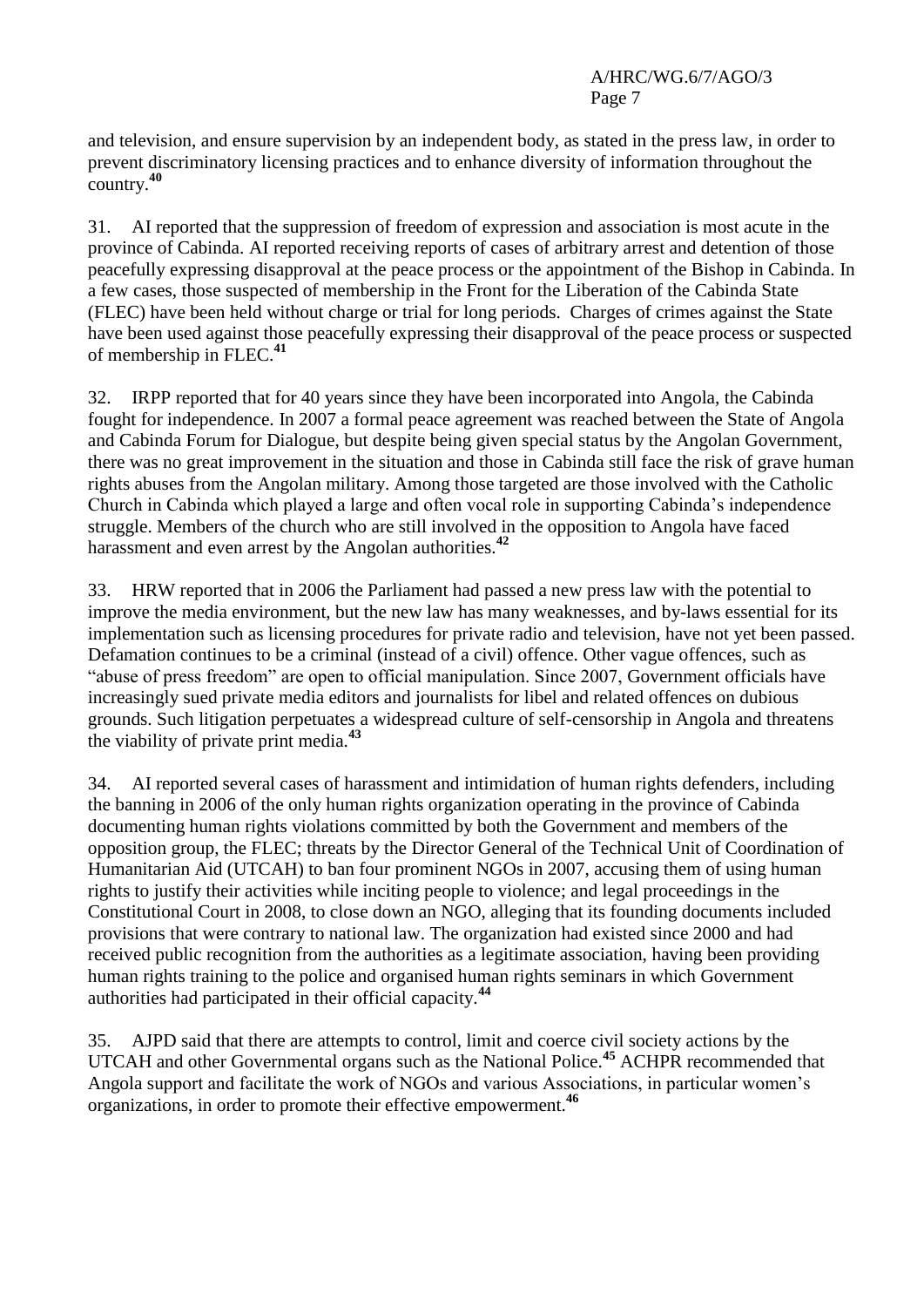36. A joint submission by 10 Angolan civil society organizations (JS1) reported that the legal processes regulating the process to constitute associations are inadequate and slow. The UTCAH was founded in a war context to coordinate humanitarian assistance, but its role has not been redefined since the end of the war; and implementation of the law on associations is not standard across provinces.**<sup>47</sup>** AJPD said the Government has transformed the acquisition of legal personality of associations into a political and administrative procedure based on the principle of convenience and subjectivity, rather than legality. Only organizations that are convened by the Government are easily able to acquire legal personality and the right to registration. Delays in the process of formal constitution of the civil associations mainly affect those who work in the promotion and protection of human rights.**<sup>48</sup>**

37. AJPD reported that the Law of Associations is being revised as part of ongoing legal reforms, with fears that the right of assembly may be limited.<sup>49</sup> JS1 recommended promoting a broader participation of civil society organizations in the process of revision of the Associations Act and the drafting of the respective regulations, as well as the standardization of the administrative procedures for the constitution and recognition of (human rights) associations including the necessary costs.**<sup>50</sup>**

38. JS1 also suggested the establishment of mechanisms to facilitate the acquisition of identity cards by all citizens, as the delay and the costs for obtaining the identity card has resulted in at least half of the population not having one. It noted that it is compulsory to have it in order to have access to formal employment or open a bank account.**<sup>51</sup>**

### **7. Right to social security and to an adequate standard of living**

39. ACHPR said generalised poverty and the consequences of unemployment are taking a heavier toll on women who *de facto* carry the full burden of family responsibilities. It recommended the drawing up of indicators for programmes on poverty eradication and other programmes, notably those relating to gender issues, and preparing annual pro-gender national budgets.**<sup>52</sup>**

40. ACHPR recommended Angola improve and guarantee the social security system.**<sup>53</sup>**

41. JS1 reported that health is not considered as a priority. Although the net amounts had increased, the budget allocated to health decreased from about 5% in 2004 to less than 4% in 2006. The budgets allocated to both education and health, put together, are still lower than those of the police or the army. There is insufficient infrastructure, equipments, medicines, and qualified health personnel, and a lack of qualified personnel to work with persons with disabilities. It recommended a greater investment in health, taking into account the community needs in health services delivery; and reopening the National Institute for the Rehabilitation of people with disabilities.**<sup>54</sup>**

42. ACHPR said the control of sexually transmitted diseases (STDs), including HIV/AIDS, remains a major challenge for the Government as the spread of these diseases is facilitated by the prevailing situation of poverty.<sup>55</sup> It recommended the drawing up of a national policy, and formulation of specific strategies and a consistent plan of action on HIV/AIDS with a pro-gender approach.<sup>56</sup> FMDVP made similar recommendations.**<sup>57</sup>**

43. HRW estimated 75 per cent of Luanda"s residents live in informal settlements without land title.**<sup>58</sup>** JS1 said that over 30 thousand people had been removed from their houses from 2001 to 2007,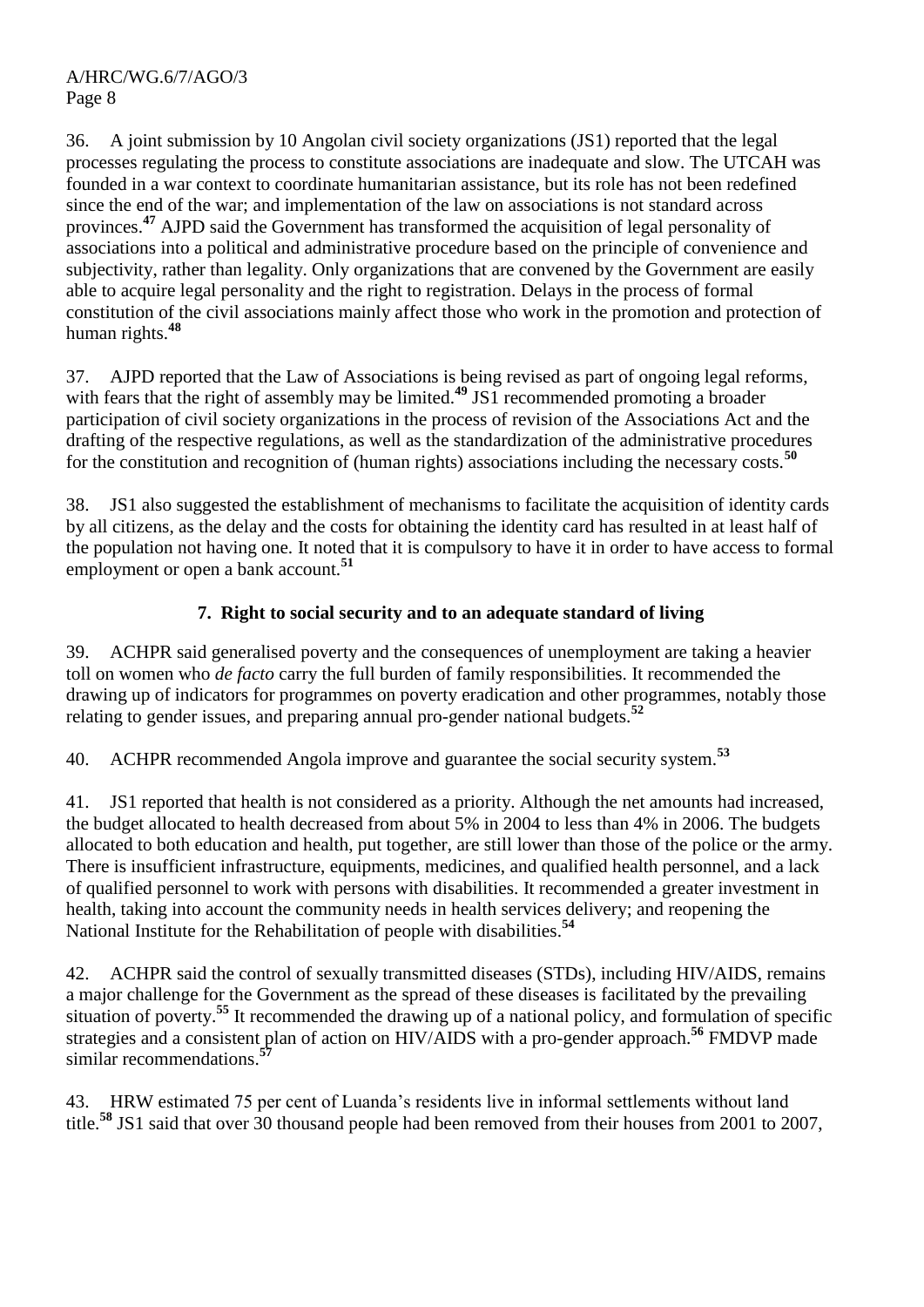according to data provided by national and international organizations. Many cases that were taken to court are still pending.**<sup>59</sup>** HRW said that in forced evictions, the Government demolishes houses and destroys possessions, leaving many without adequate shelter. The Government has appropriated some occupied areas for "beautification projects" and public or private construction, but failed to provide adequate compensation or relocate many of those evicted. In July 2009 alone, 3,000 houses were destroyed on the outskirts of Luanda. **<sup>60</sup>** JS1 reported that in February 2009, the Lobito and Benguela local Administrations, two neighbouring cities with high tourism potential on the coast, announced the clearance of six slums, housing about 1,000 to 35,000 people, in order to build hotels, and luxurious residential compounds. According to JS1, the majority of the people affected were displaced by the war and relocated in these areas by the Administration itself, without being given access to legal documents. **<sup>61</sup>** AI said only a few families have been compensated for their losses. Some were rehoused about 30-40 kilometres from the city; however, the vast majority have been left to fend for themselves. Many have been the victims of repeated forced evictions and hundreds of families remain without shelter, living in the ruins of their former homes.<sup>62</sup> JS1 feared an increase in the number of forced evictions in the coming years, because of, amongst other things, the definition of land reserves which will be the only areas where building will be considered as legal; a new mining law which will establish restricted areas for all mineral resources; and many huge investments and "development" projects.**<sup>63</sup>**

44. JS1 reported Government announcements since 2008 of the building of one million houses in four years, but so far the access conditions are not clear. There were promises of self-construction kits, but these would cost \$22.000. A special building and credit programme for youth was supposedly launched, but access was contingent on formal employment, while the majority of the population lives from the informal economy. **<sup>64</sup>** JS1 suggested, inter alia, the creation of a master plan on habitation with a component dedicated to the most disadvantaged people (pro-poor-policies) and disseminates clear public information on the conditions for having access to habitation; building of adequate houses for the families victims of demolitions; and integrating the right to an adequate housing for all in the new Constitution.**<sup>65</sup>**

45. AI reported that despite Angola"s undertaking to take appropriate legislative steps to advance security of tenure, national laws enacted in 2004 do not provide such guarantees; in fact these laws diminish the level of protection from forced evictions which existed prior to their enactment. Under the Civil Code, rights over land could be acquired through long-term occupation; however, the new Land Law makes it illegal to acquire land in this manner. Those who occupy land without title stand to be evicted if they fail, within three years of the publication of the relevant regulations, to apply for right to occupy the land. Furthermore, these laws do not specifically provide for protection from eviction while the application is pending.**<sup>66</sup>** HRW recommended, inter alia, the enactment of specific legislation against forced evictions. Such legislation should strictly regulate the circumstances under which evictions may be carried out, in particular: define a reasonable and accessible process for compensation, as well as a mechanism for defining its forms and amounts; ensure that individuals to be evicted are consulted about and informed of relocation sites well in advance of evictions and that such sites are adequately supplied with basic services from the date of relocation.**<sup>67</sup>** AI recommended, inter alia, that Angola extend, as a matter of urgency, an invitation to the Special Rapporteur on the right to housing to visit the country and to enable her to assist with the development of necessary legislation on the matter.**<sup>68</sup>**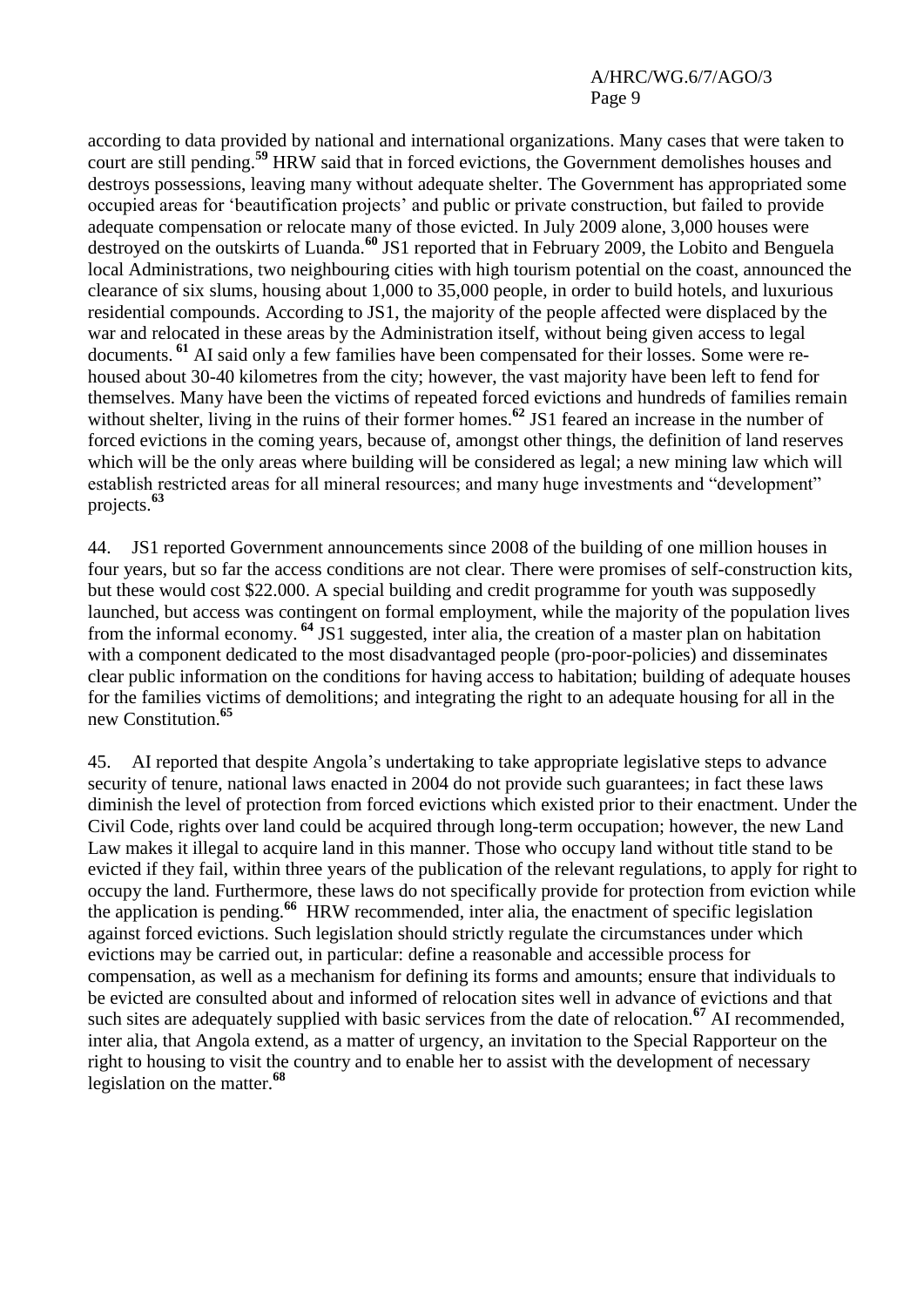46. JS1 also indicated that the Land Act is not explicit in regard to the existence of a traditional sector, as is the case of farmers and cattle breeders whose survival and development depends on an explicit acknowledgement and protection by the State. There has been an increase of conflict situations brought about by the illegal occupation of land belonging to the farmers and cattle raising communities by business men. Also, farmers and cattle breeders, especially those from the South of Angola have no possibility to have access to bank credit as a group, especially from the Development Bank.**<sup>69</sup>** JS1 suggested, inter alia, the drafting of a especial legislation that acknowledges the existence of native territories of the peasant and cattle breeding communities, and establishing a especial mechanism for the State protection of the right to land and territory for the farmers and cattle breeding communities; and the creation of a especial food basket for the poorest families and underprivileged in the farmers and cattle breeding communities, in order to alleviate the endemic hunger worsened by the shortage of rain and the scarcity of food.**<sup>70</sup>**

#### **8. Right to education and to participate in the cultural life of the community**

47. JS1 reported that the school attendance and literacy rates in Angola are increasing, but the efforts are not yet sufficient and education is not yet a high priority. 7.14% of the State Annual Budget was allocated to education in 2004, 3.82% in 2005, 5.61% in 2006, and it is now about 5%. Although the education system provides for primary education free of charge, this is not realized because the lack of classrooms, lack of appropriate conditions in schools and corruption predicate that the majority of students pay monthly fees, as well as fees for tests. It recommended the establishment of mechanisms to monitor the fees charged by the schools and the provision of support to the most underprivileged children and adults to ensure their access to education.**<sup>71</sup>**

48. JS1 reported that 0,01%(2004), 0,03%(2005), 0,28%(2006) and 1,15% (2007) of the general budget for education was allocated to adult literacy; which is insufficient to curb the continuing high adult illiteracy rates.**<sup>72</sup>**

49. JS1 said the Coordinating Commission for the Integration of Human Rights in the Education Subsystems has not yet presented a national human rights education plan.**<sup>73</sup>** It suggested incorporating a human rights subject in the academic syllabus of each school grade, and establishing specializations on human rights in universities.**<sup>74</sup>**

#### **9. Minorities and indigenous peoples**

50. JS1 suggested the urgent implementation of a population census, in order to facilitate the recognition and updating of data about the different ethnic groups.**<sup>75</sup>**

#### **10. Migrants, refugees and asylum-seekers**

51. IRPP reported that Islam is newly arrived in Angola, having been brought by West Africans who immigrated to the country following the end of the Angolan Civil War. Many of these immigrants entered the country illegally, leading many Angolans to associate Islam with illegal immigration and crime. Major cultural differences between Angolans and their West African counterparts have resulted in a negative image of Islam. It reported that the Government does nothing to help quell the concerns of its citizen"s about Islam, but in fact increases fear.**<sup>76</sup>**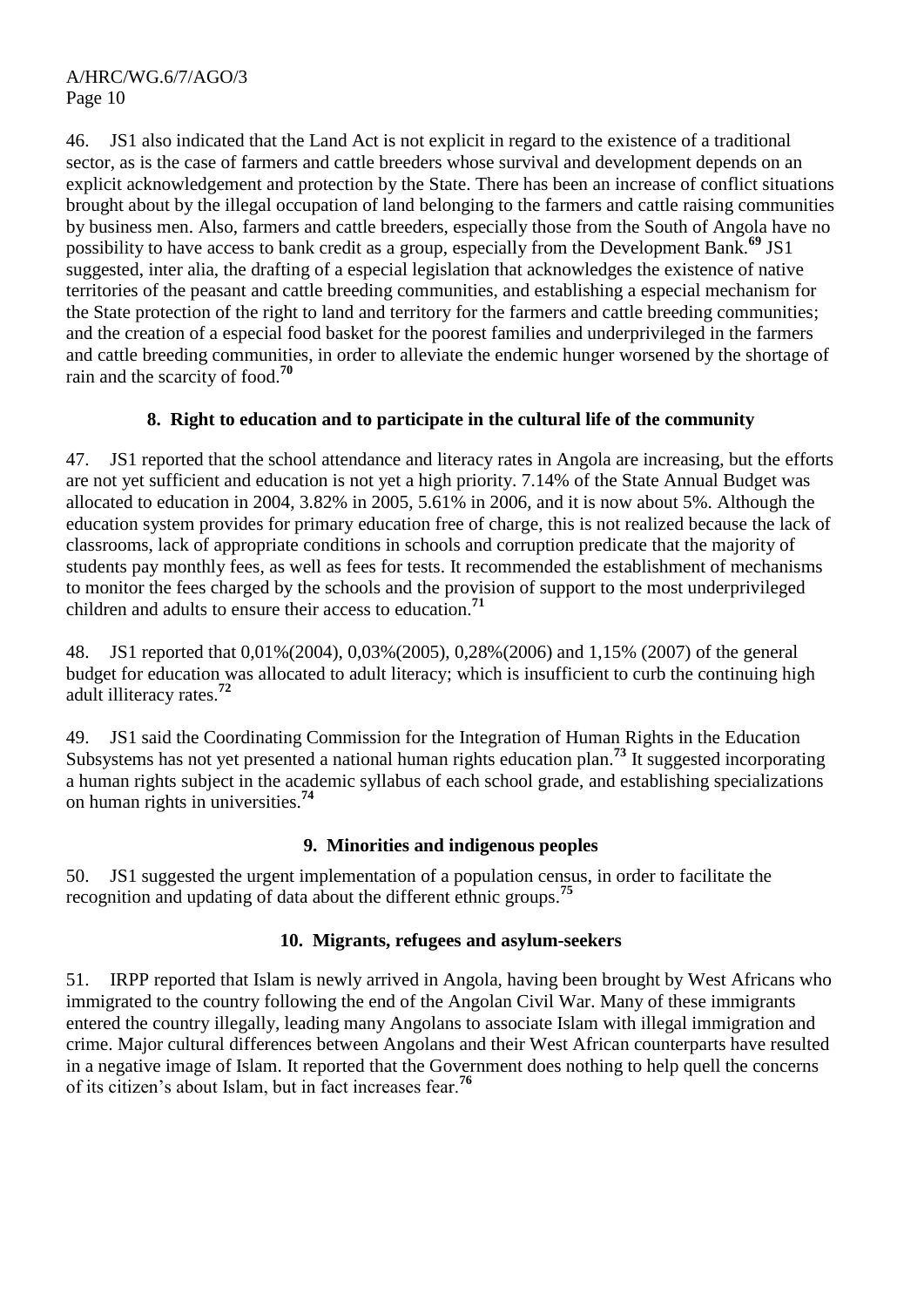# **III. ACHIEVEMENTS, BEST PRACTICES, CHALLENGES AND CONSTRAINTS** N/A

## **IV. KEY NATIONAL PRIORITIES, INITIATIVES AND COMMITMENTS**

N/A

N/A

#### **V. CAPACITY-BUILDING AND TECHNICAL ASSISTANCE**

*Notes*

- $1$  The stakeholders listed below have contributed information for this summary; the full texts of all original submissions are available at: [www.ohchr.org.](http://www.ohchr.org/) (One asterisk denotes a non-governmental organization in consultative status with the Economic and Social Council.) *Civil society* AI Amnesty International, London\*, United Kingdom.<br>AJPD Associacão Justica. Paz e Democracia. Luanda. An AJPD Associação Justiça, Paz e Democracia, Luanda, Angola. CMDI Collectif Multisectoriel pour le Développement, Angola.<br>CPTI Conscience and Peace Tax International \*. Geneva. Swit CPTI Conscience and Peace Tax International \*, Geneva, Switzerland. FMDVP Fundación Mundial Déjame Vivir En Paz, San José, Costa Rica.<br>GIEACPC Global Initiative to End All Corporal Punishment of Children. Global Initiative to End All Corporal Punishment of Children. HRW Human Rights Watch \*, New York, United States of America.<br>IRPP Institute on Religion and Public Policy, Washington D.C., Unit Institute on Religion and Public Policy, Washington D.C., United States of America. JS1 Joint submission by 10 Angolan civil society organisations (Joint submission) :Associação Construíndo Comunidades – ACC; Centro Cultural Mosaiko; Associação Omunga; Acção Angolana Para o Melhoramento e Apoio ao Meio Rural – AMMAR; Kitomavo Comunidades; Conselho de Coordenação dos Direitos Humanos – CCDH ; Organização de Ajuda ao Desenvolvimento Comunitário – OADEC; Visão Angolana Para Protecção e Assistência Popular – VAPA; Associação para o Desenvolvimento da Saúde em Angola – ADSA; Centro Nacional de Aconselhamento – NCC. JS2 Joint submission by 5 organisations (Joint submission ) : ILGA (International Lesbian, Gay, Bisexual, Trans and Intersex Association); ILGA-Europe; Pan Africa ILGA; International Gay and Lesbian Human Rights Commission; ARC International. *Regional intergovernmental organization* ACHPR African Commission on Human & Peoples' Rights, Banjul, Gambia. <sup>2</sup> AJPD, pp. 1-2.  $3$  AJPD, p. 2. <sup>4</sup> AJPD, p. 3. <sup>5</sup> AJPD, pp. 4-5. <sup>6</sup> AJPD, p. 4. ACHPR, p. 5. <sup>8</sup> AJPD, p. 5. <sup>9</sup> AJPD, p. 4.

- <sup>10</sup> AJPD, p. 4.  $^{11}$  AI, p. 5. <sup>12</sup> ACHPR, pp. 3-4. <sup>13</sup> ACHPR, p. 5.  $14$  ACHPR, p. 4.
- <sup>15</sup> ACHPR, p. 5.
- <sup>16</sup> HRW, p. 2.
- $17$  HRW, p. 4.
- <sup>18</sup> ACHPR, p. 4.
- <sup>19</sup> CPTI, p. 3.